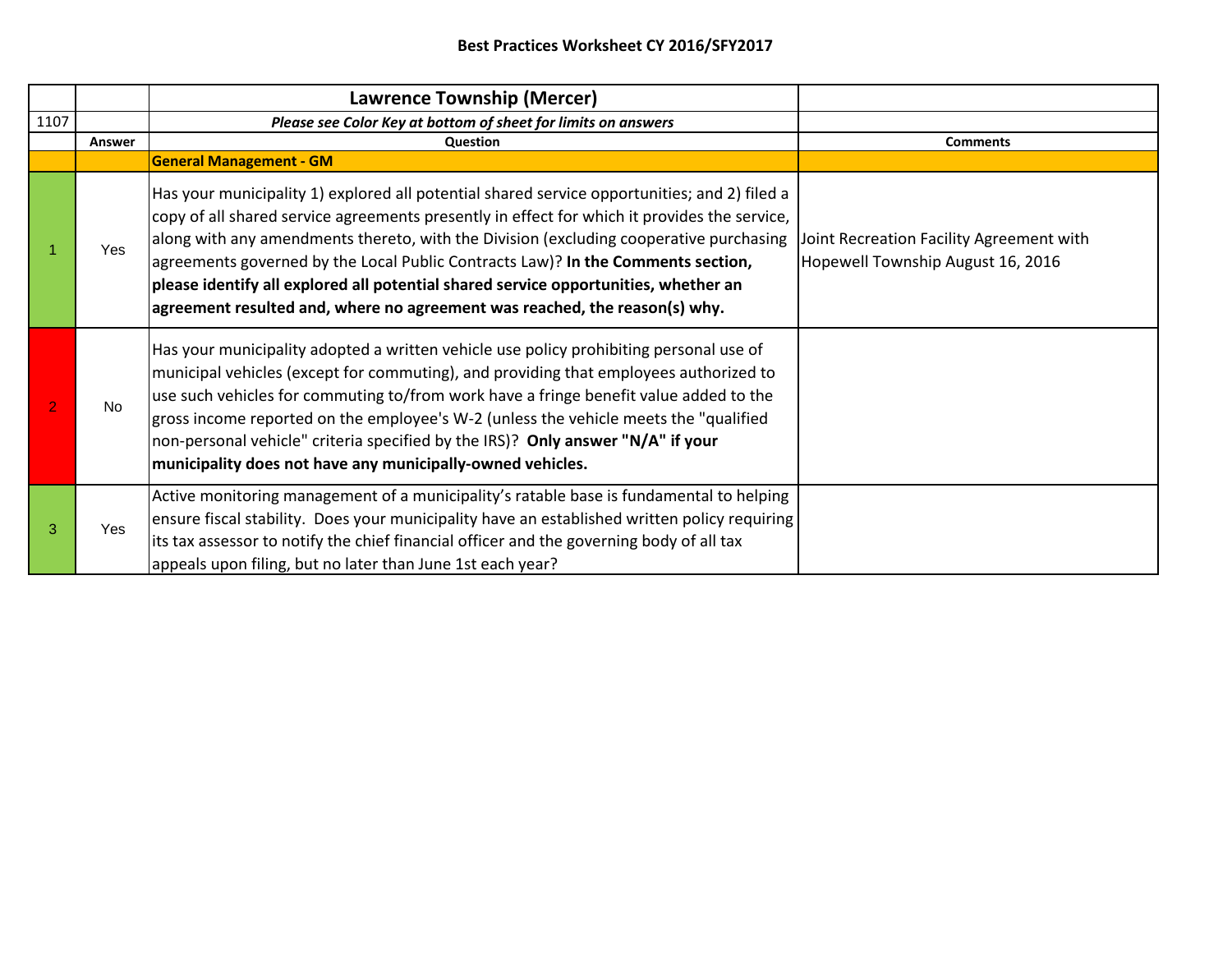|      |            | <b>Lawrence Township (Mercer)</b>                                                                                                                                                                                                                                                                                                                                                                                                                                                                                                                                                                                                                                                                            |                 |
|------|------------|--------------------------------------------------------------------------------------------------------------------------------------------------------------------------------------------------------------------------------------------------------------------------------------------------------------------------------------------------------------------------------------------------------------------------------------------------------------------------------------------------------------------------------------------------------------------------------------------------------------------------------------------------------------------------------------------------------------|-----------------|
| 1107 |            | Please see Color Key at bottom of sheet for limits on answers                                                                                                                                                                                                                                                                                                                                                                                                                                                                                                                                                                                                                                                |                 |
|      | Answer     | Question                                                                                                                                                                                                                                                                                                                                                                                                                                                                                                                                                                                                                                                                                                     | <b>Comments</b> |
| 4    | <b>Yes</b> | Does your municipality maintain an up-to-date municipal website containing at minimum<br>the following: past three years adopted budgets; the current year's proposed budget<br>(including the full adopted budget for the current year when approved by the governing<br>body); most recent annual financial statement and audits; notification(s) for solicitation of<br>bids and RFPs; and meeting dates, minutes and agendas for the governing body, planning<br>board, board of adjustment and all commissions?                                                                                                                                                                                         |                 |
| 5    | Yes        | A municipality's participation in FEMA's National Flood Insurance Program Community<br>Rating System can lead to significant flood insurance premium reductions for its<br>homeowners. An explanation of the program may be found on FEMA's website at<br>http://www.fema.gov/national-flood-insurance-program/national-flood-insurance-<br>program-community-rating-system, and more information on how the NJDEP's statewide<br>CRS coordinator can assist with improving your rating can be found at<br>http://www.nj.gov/dep/floodcontrol/about.htm. Does your municipality have, or has<br>your municipality made an application to FEMA for, a Community Rating System ranking<br>of at least Class 9? |                 |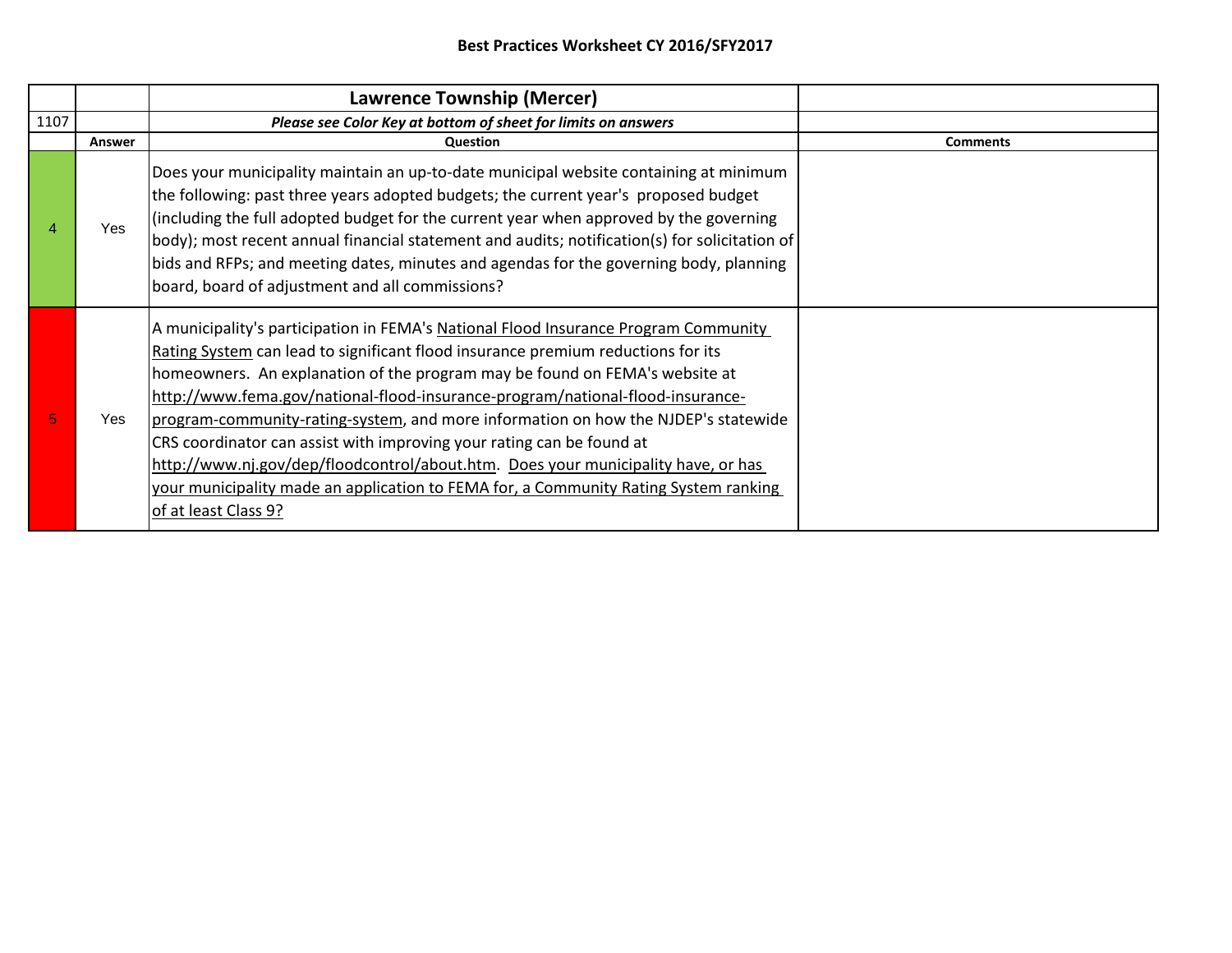|      |               | <b>Lawrence Township (Mercer)</b>                                                                                                                                                                                                                                                                                                                                                                                                                                                                                                                                                                                                                                                                                   |                                                                               |
|------|---------------|---------------------------------------------------------------------------------------------------------------------------------------------------------------------------------------------------------------------------------------------------------------------------------------------------------------------------------------------------------------------------------------------------------------------------------------------------------------------------------------------------------------------------------------------------------------------------------------------------------------------------------------------------------------------------------------------------------------------|-------------------------------------------------------------------------------|
| 1107 |               | Please see Color Key at bottom of sheet for limits on answers                                                                                                                                                                                                                                                                                                                                                                                                                                                                                                                                                                                                                                                       |                                                                               |
|      | <b>Answer</b> | <b>Question</b>                                                                                                                                                                                                                                                                                                                                                                                                                                                                                                                                                                                                                                                                                                     | <b>Comments</b>                                                               |
| 6    | N/A           | The "Director's Ratio" (the average ratio of assessed to true market value) for each<br>municipality as determined by the Director of the Division of Taxation, in the Table of<br>Equalized Valuations promulgated annually pursuant to N.J.S.A. 54:1-35.1. A Director's<br>Ratio of lower than 85 percent generally denotes lack of uniformity in assessments and<br>indicates a need for revaluation. N.J.A.C. 18:12A-1.14. If the ratio of assessed values to<br>market values in your municipality is presently less than 85%, has your municipality at<br>minimum awarded a contract for the updating of tax maps and earmarked funds in its<br>budget for the hiring of relevant firms and/or professionals? | The 2016 Ratio for Lawrence Township was<br>90.92%. The 2017 Ratio is 90.49%. |
|      | Yes           | The Local Government Ethics Law, designed to ensure transparency in government,<br>requires local government officers to file Financial Disclosure Forms. Compliance by local<br>elected officials is particularly important. Have all of your local elected officials filed their<br>Financial Disclosure Form in 2016 that covers the 2015 calendar year?                                                                                                                                                                                                                                                                                                                                                         |                                                                               |
| 8    | Yes           | While outside employment by municipal officials can sometimes be acceptable, it is<br>imperative that no conflicts of interest impinge on municipal governance. Does your<br>municipality have 1) an established documented process requiring department heads to<br>submit notice of outside employment, and 2) upon receiving such notice, does your<br>municipality have a documented process within its human resources function to<br>determine whether or not a conflict of interest exists?                                                                                                                                                                                                                  |                                                                               |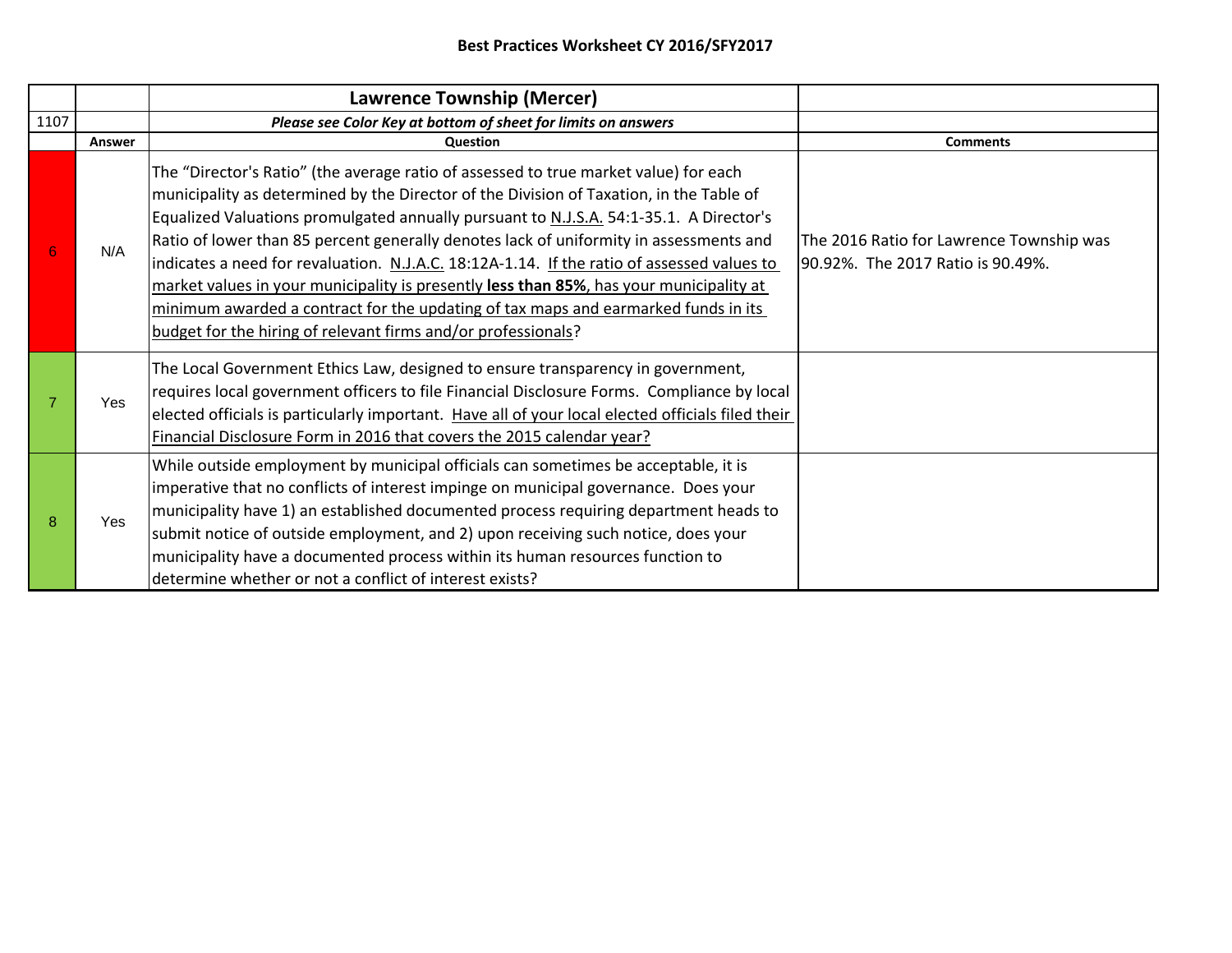|      |           | <b>Lawrence Township (Mercer)</b>                                                                                                                                                                                                                                                                                                                                                                                                                                                                                                                                                                                                                                                                                                                                                                                                                                                                                                                                                                                                                                                                                                                                                                                                                                                                                                                                                                                             |                 |
|------|-----------|-------------------------------------------------------------------------------------------------------------------------------------------------------------------------------------------------------------------------------------------------------------------------------------------------------------------------------------------------------------------------------------------------------------------------------------------------------------------------------------------------------------------------------------------------------------------------------------------------------------------------------------------------------------------------------------------------------------------------------------------------------------------------------------------------------------------------------------------------------------------------------------------------------------------------------------------------------------------------------------------------------------------------------------------------------------------------------------------------------------------------------------------------------------------------------------------------------------------------------------------------------------------------------------------------------------------------------------------------------------------------------------------------------------------------------|-----------------|
| 1107 |           | Please see Color Key at bottom of sheet for limits on answers                                                                                                                                                                                                                                                                                                                                                                                                                                                                                                                                                                                                                                                                                                                                                                                                                                                                                                                                                                                                                                                                                                                                                                                                                                                                                                                                                                 |                 |
|      | Answer    | Question                                                                                                                                                                                                                                                                                                                                                                                                                                                                                                                                                                                                                                                                                                                                                                                                                                                                                                                                                                                                                                                                                                                                                                                                                                                                                                                                                                                                                      | <b>Comments</b> |
|      | <b>No</b> | Many municipalities have created one or more authorities (including fire districts, utilities<br>authorities, redevelopment authorities, housing authorities, port authorities, etc.) to<br>provide greater focus and attention on addressing a public need, or to reduce governing<br>body burdens. While creation of an authority is often appropriate, and many authorities<br>successfully fulfill their missions, authorities with weak membership or insufficient local-<br>level monitoring can become wasteful, inefficient and unresponsive to the public they<br>serve. N.J.S.A. 40A:5A-20 allows a local governing body to dissolve an authority subject to<br>certain parameters and with Local Finance Board approval. Municipalities should at least<br>annually assess the authority or authorities they created and publicly discuss their<br>findings and conclusions. Findings and conclusions should address whether their existing<br>authorities 1) continue to serve the public interest, and 2) are more efficient than other<br>potential alternatives in providing services and financing public facilities. Within the past<br>year, 1) has the above-referenced discussion appeared as a listed agenda item on a<br>scheduled governing body meeting, and 2) do the findings and conclusion appear in<br>publicly-available meeting minutes? Please identify the meeting date under<br>"Comments". |                 |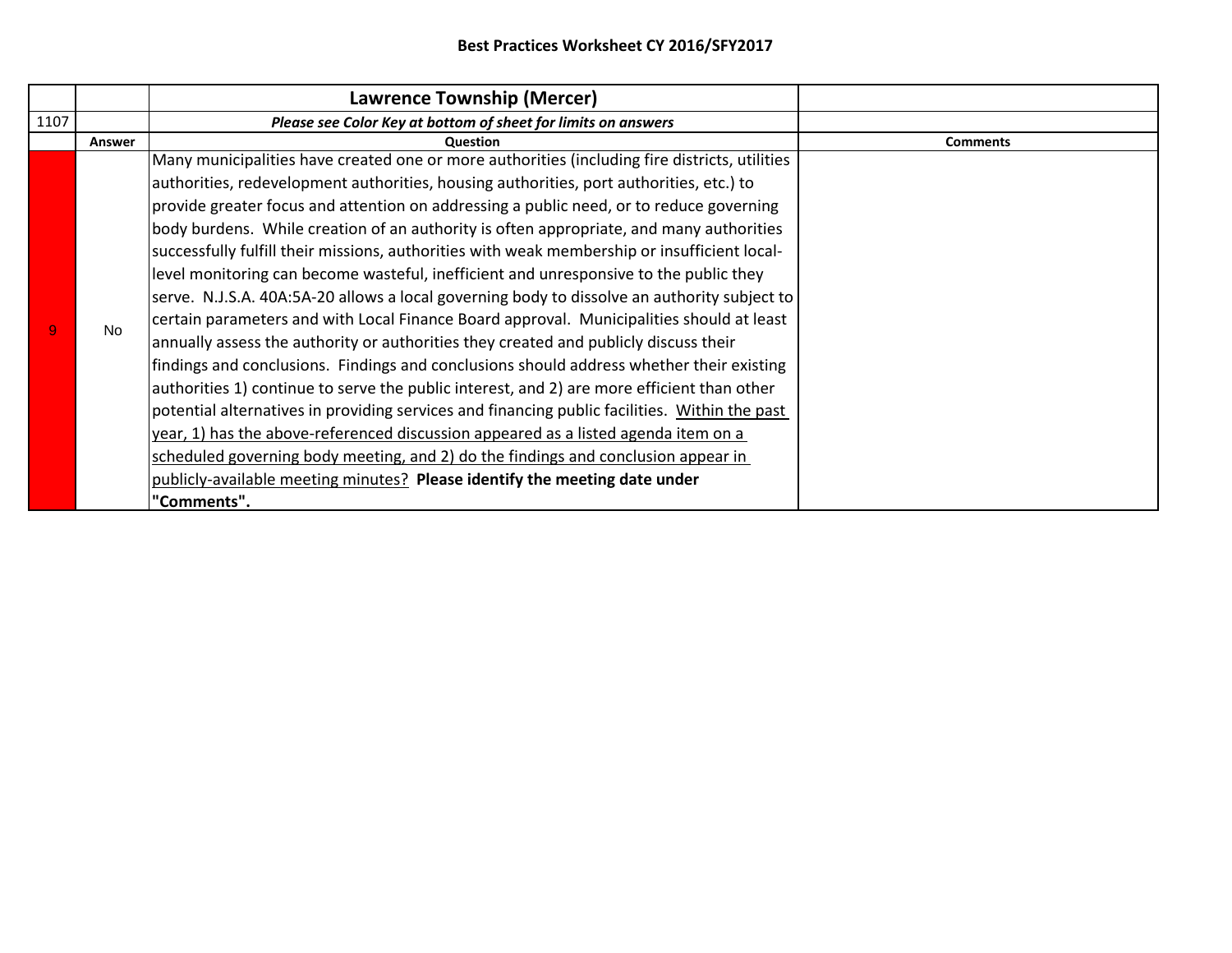|      |        | <b>Lawrence Township (Mercer)</b>                                                                                                                                                                                                                                                                                                                                                                                                                                                                                                                                                                                                                                                                                                                                                                       |                                                                     |
|------|--------|---------------------------------------------------------------------------------------------------------------------------------------------------------------------------------------------------------------------------------------------------------------------------------------------------------------------------------------------------------------------------------------------------------------------------------------------------------------------------------------------------------------------------------------------------------------------------------------------------------------------------------------------------------------------------------------------------------------------------------------------------------------------------------------------------------|---------------------------------------------------------------------|
| 1107 |        | Please see Color Key at bottom of sheet for limits on answers                                                                                                                                                                                                                                                                                                                                                                                                                                                                                                                                                                                                                                                                                                                                           |                                                                     |
|      | Answer | Question                                                                                                                                                                                                                                                                                                                                                                                                                                                                                                                                                                                                                                                                                                                                                                                                | <b>Comments</b>                                                     |
|      |        | <b>Finance &amp; Audit - FA</b>                                                                                                                                                                                                                                                                                                                                                                                                                                                                                                                                                                                                                                                                                                                                                                         |                                                                     |
| 10   | N/A    | Audit findings address areas needing improvement. Ignoring these findings devalues the<br>process; therefore, municipalities should correct noted deficiencies. Have all audit<br>findings from the 2014 audit been 1) identified in the corrective action plan and 2)<br>addressed such that they are not repeated in the 2015 audit? If the answer is no, please<br>list the repeat findings, along with the date the corrective action plan was submitted to<br>DLGS, under Comments. Only answer "N/A" if there were no audit findings in 2014.                                                                                                                                                                                                                                                     | There were no findings in the Report of Audit for<br>2014 and 2015. |
| 11   | Yes    | Payments In Lieu of Taxed (PILOTs) are often used as a tool for economic development. It<br>is imperative that municipalities monitor PILOT agreements to ensure recipients<br>complying with all agreement terms, including but not limited to timely payment and<br>reporting. Does your municipality 1) have an official designated to monitor exemptions<br>granted pursuant to the Long-Term Tax Exemption Law (N.J.S.A. 40A:20-1 et seq.) and<br>Five-Year Exemptions/Abatements granted pursuant to N.J.S.A. 40A:21-1 et seq., and 2)<br>have in place a documented process for ensuring compliance with the terms of each<br>PILOT agreement?                                                                                                                                                   |                                                                     |
| 12   | Yes    | N.J.S.A. 40A:5-4 requires municipalities to complete their annual audit for the preceding<br>fiscal year within 6 months after the close of their fiscal year. Further, N.J.S.A. 40A:5-6<br>requires the municipality's auditor to submit a certified duplicate copy of the audit report<br>and recommendations with the Division within 5 days after filing the original with the<br>municipal clerk. Has your municipality received its completed audit for the preceding<br>fiscal year within the statutory timeframe, and confirmed that your auditor has filed a<br>certified duplicate copy of the audit report with the Division? You may only answer this<br>question "N/A" if the Director expressly granted an extension in response to a<br>governing body resolution petitioning for same. |                                                                     |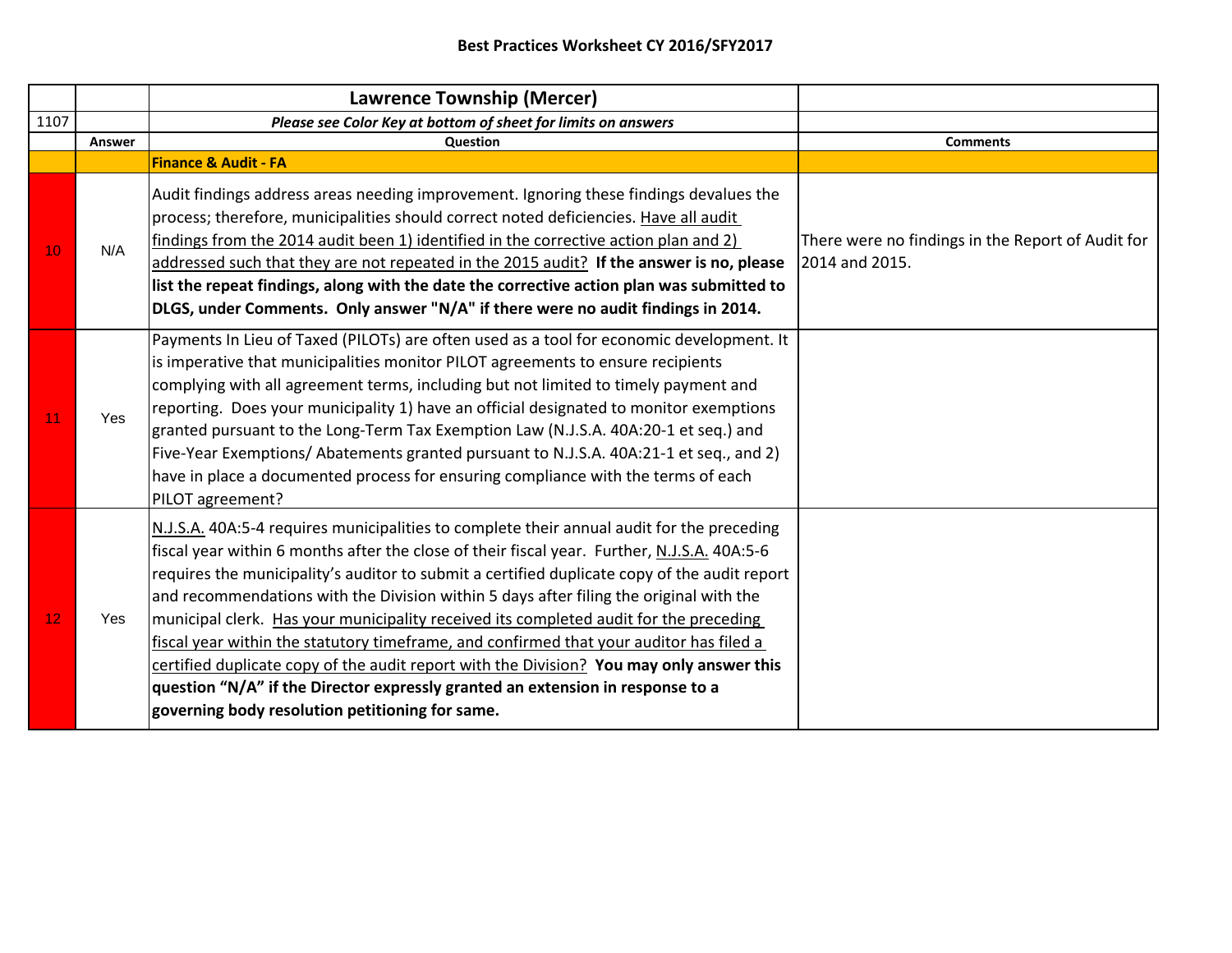|      |               | <b>Lawrence Township (Mercer)</b>                                                                                                                                                                                                                                                                                                                                                                                                                                                                                                                                                                                                                                                                                                                             |                 |
|------|---------------|---------------------------------------------------------------------------------------------------------------------------------------------------------------------------------------------------------------------------------------------------------------------------------------------------------------------------------------------------------------------------------------------------------------------------------------------------------------------------------------------------------------------------------------------------------------------------------------------------------------------------------------------------------------------------------------------------------------------------------------------------------------|-----------------|
| 1107 |               | Please see Color Key at bottom of sheet for limits on answers                                                                                                                                                                                                                                                                                                                                                                                                                                                                                                                                                                                                                                                                                                 |                 |
|      | <b>Answer</b> | <b>Question</b>                                                                                                                                                                                                                                                                                                                                                                                                                                                                                                                                                                                                                                                                                                                                               | <b>Comments</b> |
| 13   | Yes           | Pursuant to N.J.S.A. 40A: 2-40, the chief financial officer each municipality shall, before<br>the end of the first month of the fiscal year, file its Annual Debt Statement with the<br>Division of Local Government Services. The annual debt statement must be filed<br>electronically following the procedure described in Local Finance Notice 2013-3. Did your<br>municipality file its electronic Annual Debt Statement for the preceding fiscal year with<br>the Division no later than January 31 (July 31 for SFY municipalities)?                                                                                                                                                                                                                  |                 |
| 14   | Yes           | Local Finance Notice 2014-09 contains important information about the need for<br>municipalities that have certain outstanding debt to abide by requirements to annually<br>disclose certain information with respect to financial conditions. The continuing financial<br>disclosure obligations are required by federal law and local agreements executed as part<br>of past issuances of debt. Failure to comply can result in penalties against local<br>governments and individual officers responsible for various filings. Failure to comply can<br>also result in a lack of access to capital markets. Is your municipality up to date and fully<br>compliant with continuing disclosure obligations as discussed in Local Finance Notice<br>2014-09? |                 |
| 15   | <b>No</b>     | The Prompt Payment Law, enacted as P.L. 2006 c.96, establishes timing standards for the<br>payment of obligations under a wide range of construction-related contracts. The law<br>seeks to ensure that contractors submitting bills for completed work are paid on a timely,<br>established schedule, and that the full chain of subcontractors receive timely payment<br>from their hiring contractor. Local Finance Notice 2006-21 discusses the law and its<br>impact on local governments. Have your municipality's claim payment procedures been<br>reviewed by legal counsel and appropriate municipal staff to ensure compliance with the<br>Prompt Payment Law?                                                                                      |                 |
| 16   | Yes           | While the issuance and renewal of bond anticipation notes can be a reasonable and<br>prudent financing mechanism, failing to take advantage of low interest rates on<br>permanent financing can cause municipalities to incur unnecessary carrying costs and<br>inflated costs of issuance. Has your municipality evaluated its outstanding bond<br>anticipation notes and developed a strategy to move toward permanent financing?                                                                                                                                                                                                                                                                                                                           |                 |
|      |               | <b>Procurement - P</b>                                                                                                                                                                                                                                                                                                                                                                                                                                                                                                                                                                                                                                                                                                                                        |                 |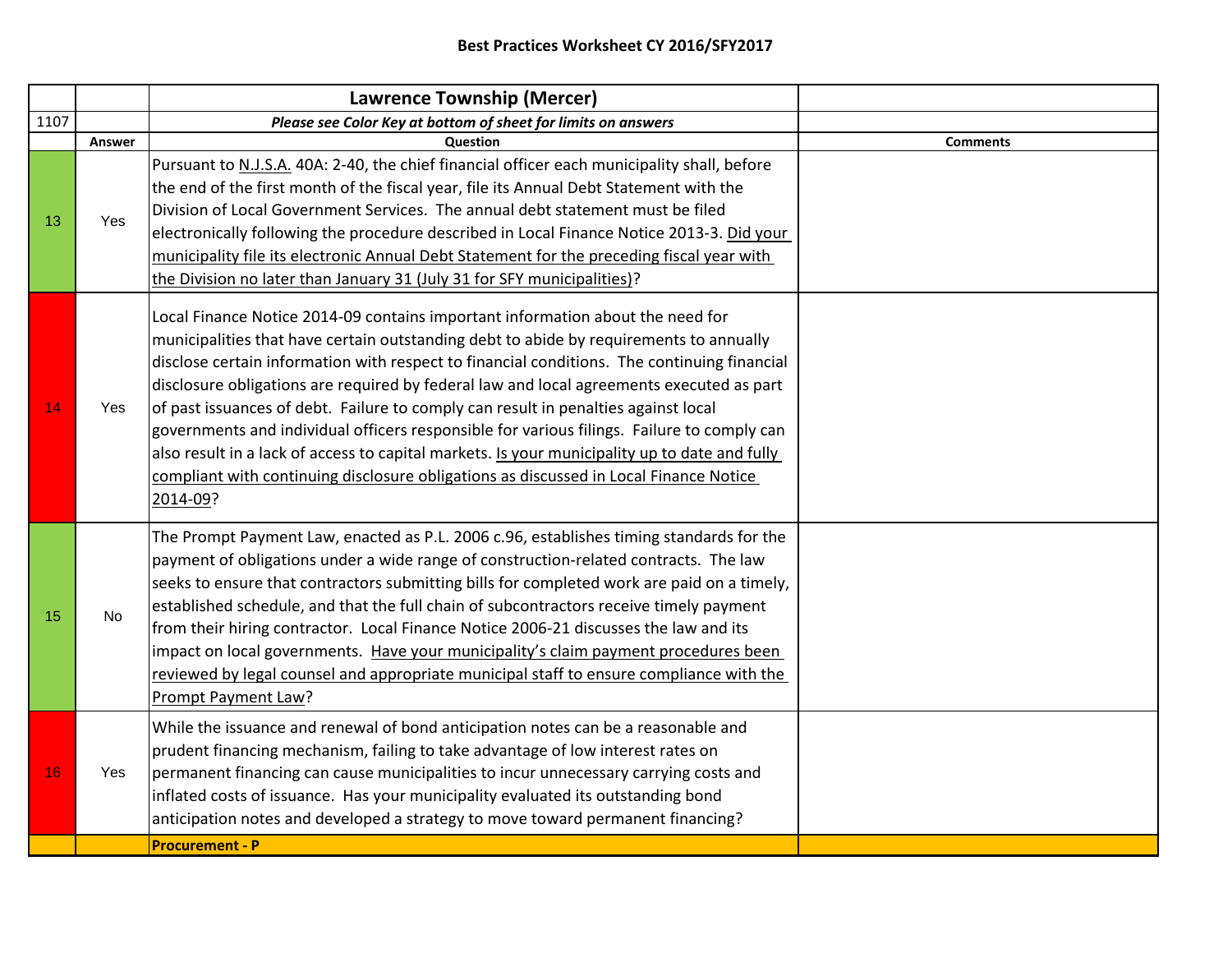|      |               | <b>Lawrence Township (Mercer)</b>                                                                                                                                                                                                                                                                                                                                                                                                                                                                                                                                                                                                                                                                                                                                                                                                                                                                                                                               |                                                                             |
|------|---------------|-----------------------------------------------------------------------------------------------------------------------------------------------------------------------------------------------------------------------------------------------------------------------------------------------------------------------------------------------------------------------------------------------------------------------------------------------------------------------------------------------------------------------------------------------------------------------------------------------------------------------------------------------------------------------------------------------------------------------------------------------------------------------------------------------------------------------------------------------------------------------------------------------------------------------------------------------------------------|-----------------------------------------------------------------------------|
| 1107 |               | Please see Color Key at bottom of sheet for limits on answers                                                                                                                                                                                                                                                                                                                                                                                                                                                                                                                                                                                                                                                                                                                                                                                                                                                                                                   |                                                                             |
|      | <b>Answer</b> | Question                                                                                                                                                                                                                                                                                                                                                                                                                                                                                                                                                                                                                                                                                                                                                                                                                                                                                                                                                        | <b>Comments</b>                                                             |
| 17   | N/A           | Pursuant to N.J.S.A. 52:15C-10(a), municipalities (among other government entities) must<br>notify the State Comptroller within no later than 20 business days of awarding most<br>contracts greater than \$2 million but less than \$10 million. For contracts \$10 million or<br>more, N.J.S.A. 52:15C-10(b) requires written notification to the State Comptroller of any<br>negotiation or solicitation no later than 30 days before advertisement; from which point<br>the State Comptroller has 30 days to approve the procurement moving forward unless<br>said period is waived. Further information on the law and applicable forms is available on<br>the State Comptroller's website. Did your municipality comply with the notice and<br>approval provisions of N.J.S.A. 52:15C-10 in the prior year?                                                                                                                                               | No contracts were awarded in amounts that<br>would have required reporting. |
| 18   | N/A           | Pursuant to N.J.S.A. 40A:11-25, the Director of the Division of Local Government Services<br>must approve all prequalification regulations enacted by contracting units subject to the<br>Local Public Contracts Law. Prequalification requirements can be fixed according to<br>experience, financial ability, capital, and equipment. Absent Director approval, bid<br>prequalification regulations are of no force and effect and may not be required as a<br>condition of bid acceptance on any public contract. Local Finance Notice 2016-12 goes<br>into further detail concerning prequalification regulations under the Local Public<br>Contracts Law. Is your municipality following the process set forth in N.J.S.A. 40A:11-25,<br>including seeking Director approval prior to implementing and enforcing all<br>prequalification regulations? "N/A" is only applicable where the municipality has not<br>adopted any prequalification regulations. | Lawerence Township has not adopted<br>prequalification regulations.         |
| 19   | Yes           | N.J.S.A. 40A:11-5 (a)(i) states that, if a municipality utilizes the professional services<br>exemption from the Local Public Contracts Law, "The governing body shall in each<br>instance state supporting reasons for its action in the resolution awarding each contract<br>and shall forthwith cause to be printed once, in the official newspaper, a brief notice<br>stating the nature, duration, service and amount of the contract, and that the resolution<br>and contract are on file and available for public inspection in the office of the clerk of the<br>[] municipality". With respect to the award of professional services contracts, is your<br>municipality complying with the above referenced provision of the Local Public Contracts<br>Law?                                                                                                                                                                                            |                                                                             |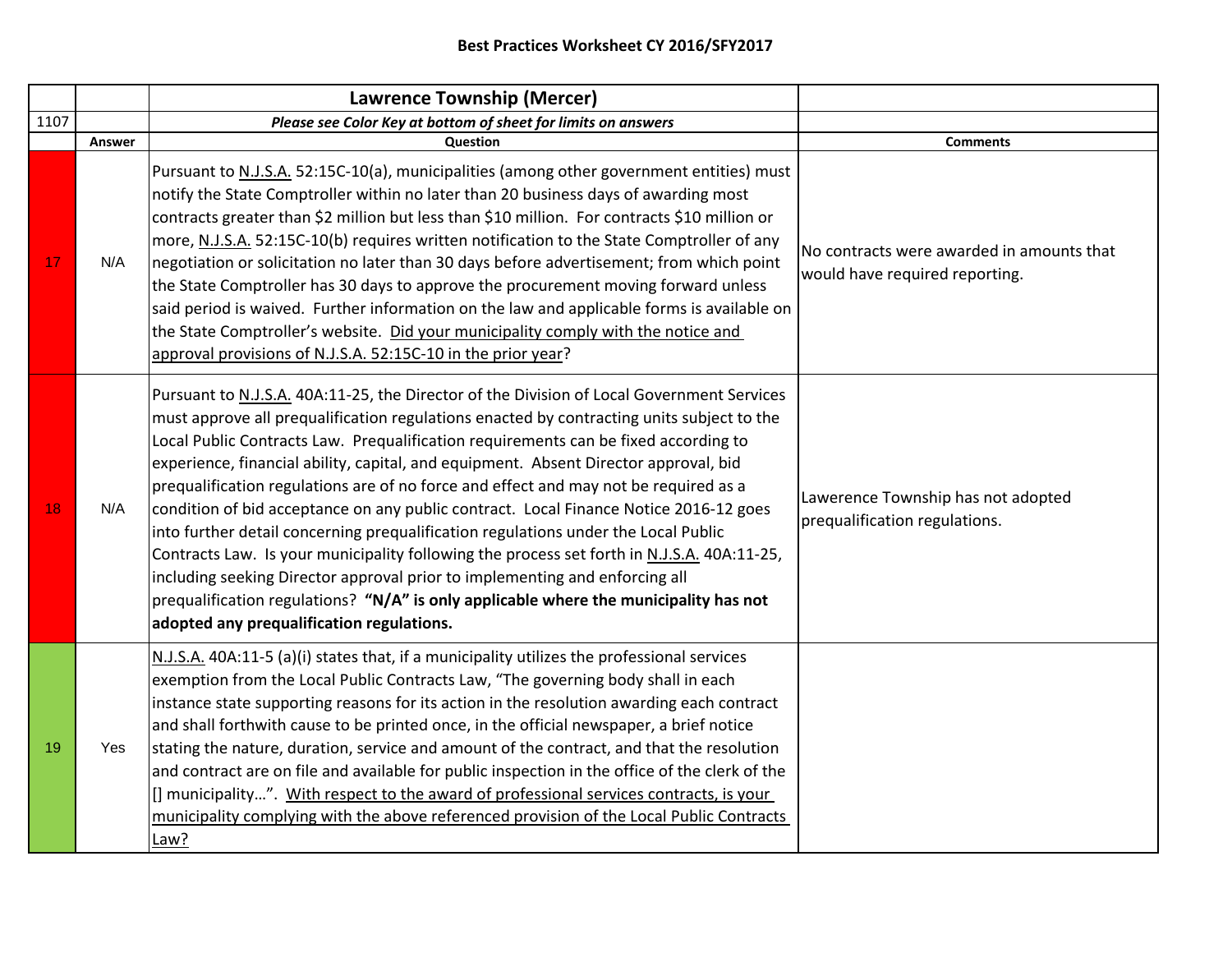|      |               | <b>Lawrence Township (Mercer)</b>                                                                                                                                                                                                                                                                                                                                                                                                                                                                                                                                                                                                                                                                                                                                                             |                 |
|------|---------------|-----------------------------------------------------------------------------------------------------------------------------------------------------------------------------------------------------------------------------------------------------------------------------------------------------------------------------------------------------------------------------------------------------------------------------------------------------------------------------------------------------------------------------------------------------------------------------------------------------------------------------------------------------------------------------------------------------------------------------------------------------------------------------------------------|-----------------|
| 1107 |               | Please see Color Key at bottom of sheet for limits on answers                                                                                                                                                                                                                                                                                                                                                                                                                                                                                                                                                                                                                                                                                                                                 |                 |
|      | <b>Answer</b> | Question                                                                                                                                                                                                                                                                                                                                                                                                                                                                                                                                                                                                                                                                                                                                                                                      | <b>Comments</b> |
|      |               | <b>Budget Preparation and Presentation - BP</b>                                                                                                                                                                                                                                                                                                                                                                                                                                                                                                                                                                                                                                                                                                                                               |                 |
| 20   | Yes           | N.J.A.C. 5:30-3.8(a) requires that the introduced annual municipal budget incorporate a<br>User-Friendly Budget section. Is your municipality providing the public with its introduced<br>User-Friendly Budget at least one week prior to the date of the public hearing on adopting<br>the annual budget?                                                                                                                                                                                                                                                                                                                                                                                                                                                                                    |                 |
| 21   | Yes           | Unless the Director sets forth a later date pursuant to N.J.S.A. 40A:4-5.1, N.J.S.A.<br>40A:4-5 requires that calendar year municipalities approve their introduced budgets no<br>later than February 10 (or August 10 for state fiscal year municipalities) and N.J.S.A. 40A:4-<br>10 requires that calendar year municipalities adopt their budgets no later than March 20<br>(or September 20 for state fiscal year municipalities). Did your municipality introduce<br>and adopt its current year budget no later than the dates provided by law or as extended<br>by the Director in Local Finance Notice 2015-27? This question may only be answered N/A<br>if your municipality is under State Supervision or if the Division instructed the municipality<br>to delay budget adoption. |                 |
|      |               | <b>Health Insurance - HI</b>                                                                                                                                                                                                                                                                                                                                                                                                                                                                                                                                                                                                                                                                                                                                                                  |                 |
| 22   | Yes           | Does your municipality exclude from healthcare coverage part-time elected and<br>appointed officials (less than 35 hours per week)? Only answer "yes" if no part-time<br>elected or appointed officials receive health benefits. If your municipality has part-time<br>elected or appointed officials who elect to take State Health Benefits Program (SHBP)<br>health benefits (or receive a waiver for not doing so) by virtue of serving in their<br>position continuously since May 21, 2010, you must answer "No". If you answered<br>"No", please list in the Comments section the name and title of each elected or<br>appointed official receiving either health benefits or a waiver payment in lieu of health<br>benefits.                                                          |                 |
| 23   | Yes           | Is your municipality collecting at least the amount set forth by the Chapter 78 Grid for<br>health benefit contributions (or 1.5% of base salary, whichever is greater) for all officers<br>and employees?                                                                                                                                                                                                                                                                                                                                                                                                                                                                                                                                                                                    |                 |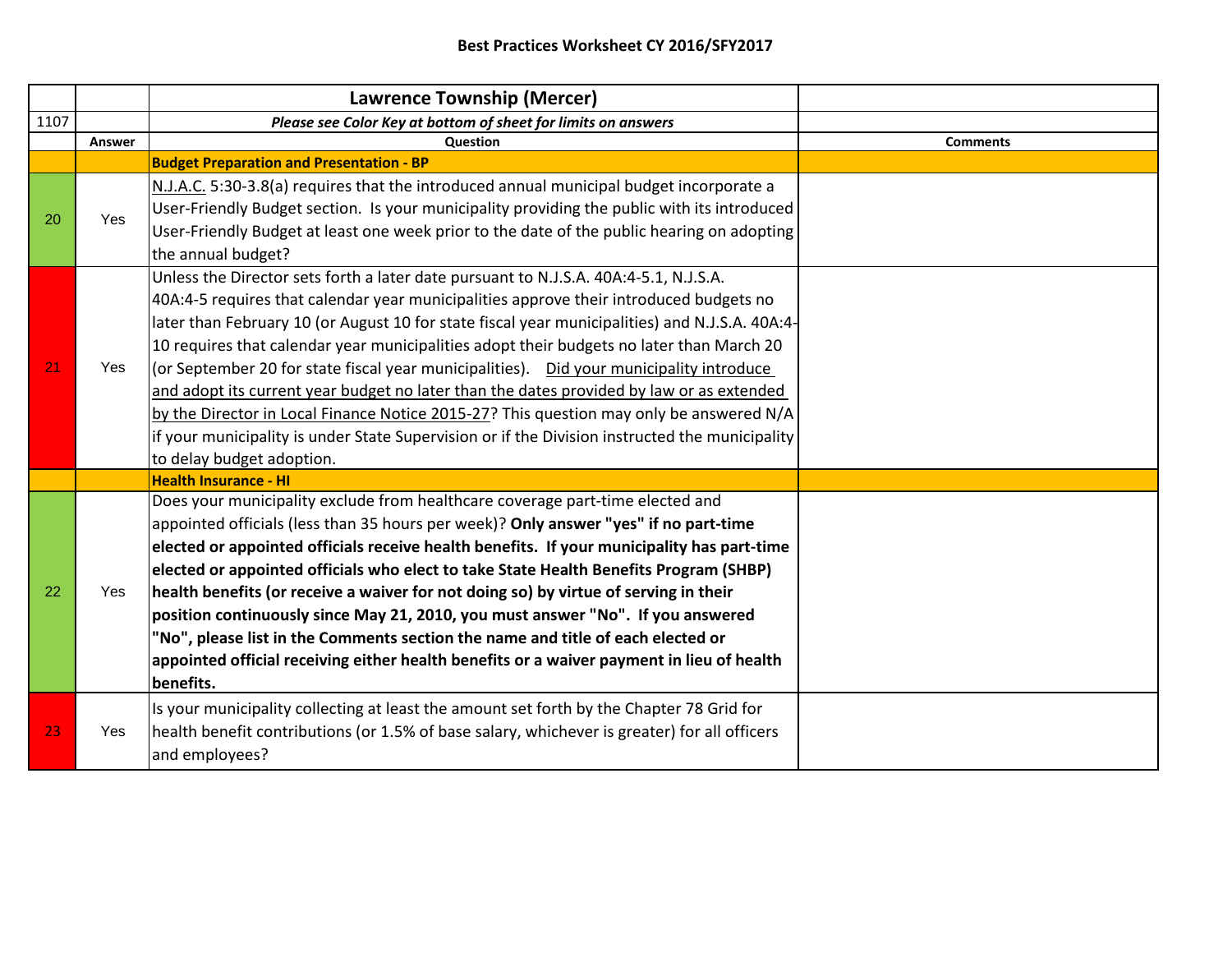|      |        | <b>Lawrence Township (Mercer)</b>                                                                                                                                                                                                                                                                                                                                                                                                                                                                                                                                                                                                                                                                                                                                                                                                                                                                                                                                                                                                                                                                                                                                                                                                                                                                                                                                                                                                                                   |                 |
|------|--------|---------------------------------------------------------------------------------------------------------------------------------------------------------------------------------------------------------------------------------------------------------------------------------------------------------------------------------------------------------------------------------------------------------------------------------------------------------------------------------------------------------------------------------------------------------------------------------------------------------------------------------------------------------------------------------------------------------------------------------------------------------------------------------------------------------------------------------------------------------------------------------------------------------------------------------------------------------------------------------------------------------------------------------------------------------------------------------------------------------------------------------------------------------------------------------------------------------------------------------------------------------------------------------------------------------------------------------------------------------------------------------------------------------------------------------------------------------------------|-----------------|
| 1107 |        | Please see Color Key at bottom of sheet for limits on answers                                                                                                                                                                                                                                                                                                                                                                                                                                                                                                                                                                                                                                                                                                                                                                                                                                                                                                                                                                                                                                                                                                                                                                                                                                                                                                                                                                                                       |                 |
|      | Answer | Question                                                                                                                                                                                                                                                                                                                                                                                                                                                                                                                                                                                                                                                                                                                                                                                                                                                                                                                                                                                                                                                                                                                                                                                                                                                                                                                                                                                                                                                            | <b>Comments</b> |
| 24   | Yes.   | Payments for waivers filed before May 21, 2010, and maintained continuously since,<br>cannot exceed fifty percent (50%) of the amount saved by the local unit as a result of the<br>employee's waiver of coverage. For waivers filed on or after May 21, 2010, which is the<br>effective date of P.L. 2010, c. 2, payments cannot exceed the lesser of twenty-five percent<br>(25%) of the amount saved by the local unit as a result of the waiver, or \$5,000. When<br>calculating an employee's waiver payment, the local unit must deduct the employee's<br>healthcare contribution obligation from the total premium cost. Local units have sole<br>discretion as to whether or not to offer employees payments for waiver of health<br>benefits, and may offer waiver payments lower than the statutory maximum. Health<br>benefit waiver payments are statutorily excluded from collective bargaining. See Local<br>Finance Notices 2010-12 and 2016-10 for further discussion on health benefit waiver<br>payments. Does your municipality 1) refrain from paying waiver payments in excess of<br>the statutory maximum; 2) deduct employee healthcare contribution obligations from the<br>total premium cost when calculating waiver payments; and 3) refrain from incorporating<br>healthcare waiver payments in any labor agreement? "N/A" is only applicable where the<br>municipality has a policy of not making payments in lieu of health benefits. |                 |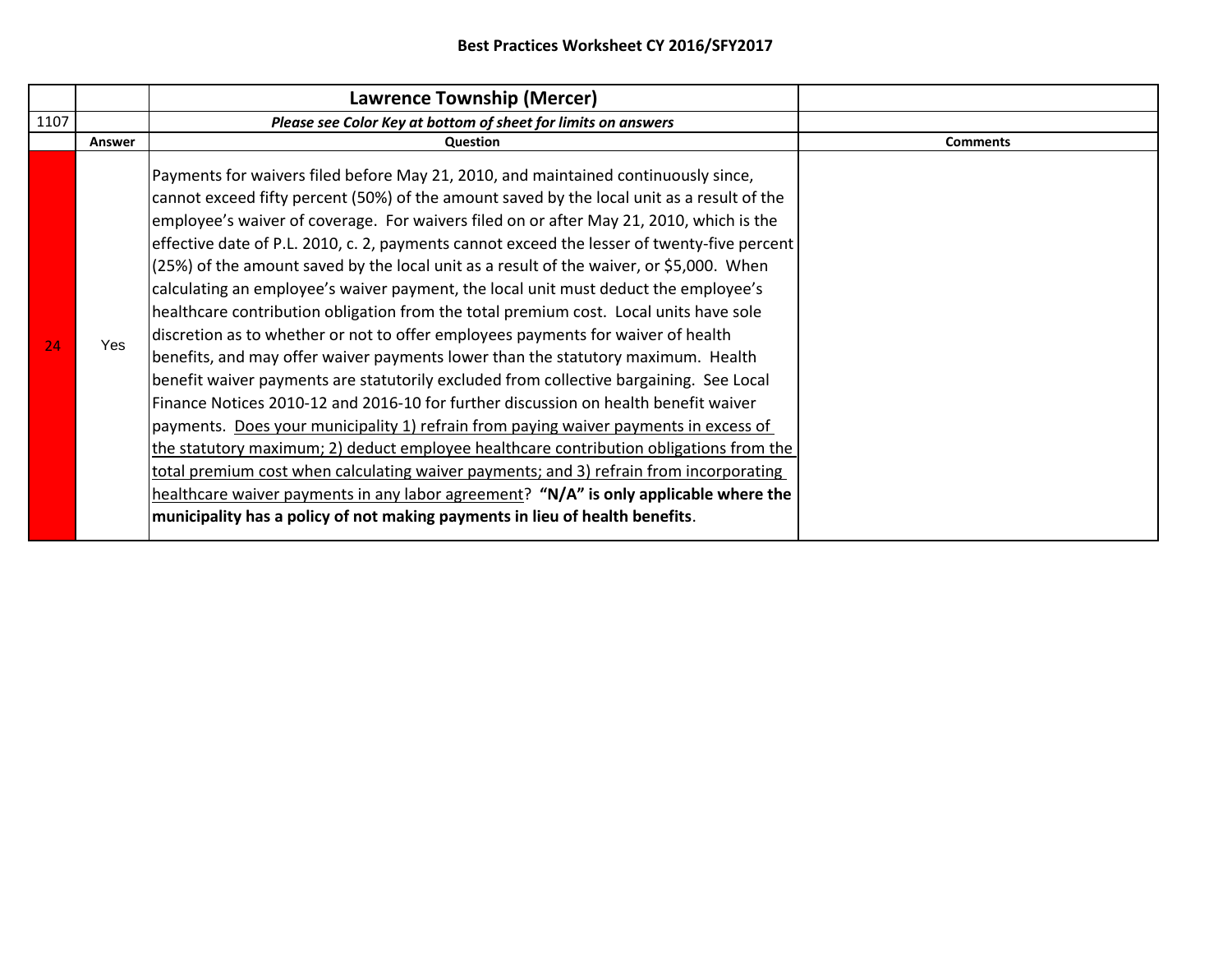|      |               | <b>Lawrence Township (Mercer)</b>                                                                                                                                                                                                                                                                                                                                                                                                                                                                                                                                                                                                                                                                                                                                                                                                                                                                                                                                                                                                                                                         |                 |
|------|---------------|-------------------------------------------------------------------------------------------------------------------------------------------------------------------------------------------------------------------------------------------------------------------------------------------------------------------------------------------------------------------------------------------------------------------------------------------------------------------------------------------------------------------------------------------------------------------------------------------------------------------------------------------------------------------------------------------------------------------------------------------------------------------------------------------------------------------------------------------------------------------------------------------------------------------------------------------------------------------------------------------------------------------------------------------------------------------------------------------|-----------------|
| 1107 |               | Please see Color Key at bottom of sheet for limits on answers                                                                                                                                                                                                                                                                                                                                                                                                                                                                                                                                                                                                                                                                                                                                                                                                                                                                                                                                                                                                                             |                 |
|      | <b>Answer</b> | Question                                                                                                                                                                                                                                                                                                                                                                                                                                                                                                                                                                                                                                                                                                                                                                                                                                                                                                                                                                                                                                                                                  | <b>Comments</b> |
|      |               | <b>Personnel - PE</b>                                                                                                                                                                                                                                                                                                                                                                                                                                                                                                                                                                                                                                                                                                                                                                                                                                                                                                                                                                                                                                                                     |                 |
| 25   | Yes           | The Fair Labor Standards Act (FLSA) is a federal law requiring that overtime pay must be<br>paid for all hours over 40 hours in a work week except for those employees classified as<br>exempt and thus not entitled to overtime. Management employees such as elected<br>officials, managers/administrators, municipal clerks, CFOs, public works superintendents,<br>police chiefs and other department heads are typically classified as having exempt status<br>and thus not entitled to overtime pay. Other municipal employees may also be classified<br>as exempt under the FLSA (you should consult with labor counsel for more detailed<br>guidance). Exempt status would also preclude overtime pay for time worked during<br>emergencies, attendance at night meetings and participation in training sessions.<br>Compensated leave time in lieu of cash payments is considered to be a form of overtime<br>pay unless such leave is utilized in the same pay period. Does your municipality refrain<br>from paying overtime to employees classified as exempt under the FLSA? |                 |
| 26   | Yes           | For any employees covered by a collective bargaining agreement, has your municipality<br>instituted a policy to not compensate said employees for sick leave accumulated after a<br>certain date? If such provisions were imposed by an arbitrator in binding arbitration but<br>the municipality is seeking to eliminate such a contractual obligation through collective<br>bargaining, your answer can be "N/A". If answering "N/A", the municipality must identify<br>under "Comments" each such provision imposed by an arbitrator, along with the status of<br>the collective bargaining negotiations to eliminate each such provision.                                                                                                                                                                                                                                                                                                                                                                                                                                             |                 |
| 27   | <b>Yes</b>    | Has your municipality instituted a written policy to not compensate non-union employees<br>for sick leave accumulated after a certain date?                                                                                                                                                                                                                                                                                                                                                                                                                                                                                                                                                                                                                                                                                                                                                                                                                                                                                                                                               |                 |
| 28   | Yes           | Has your municipality adopted an ordinance, resolution, regulation or written policy<br>eliminating longevity awards, bonuses or payments for non-union employees?                                                                                                                                                                                                                                                                                                                                                                                                                                                                                                                                                                                                                                                                                                                                                                                                                                                                                                                        |                 |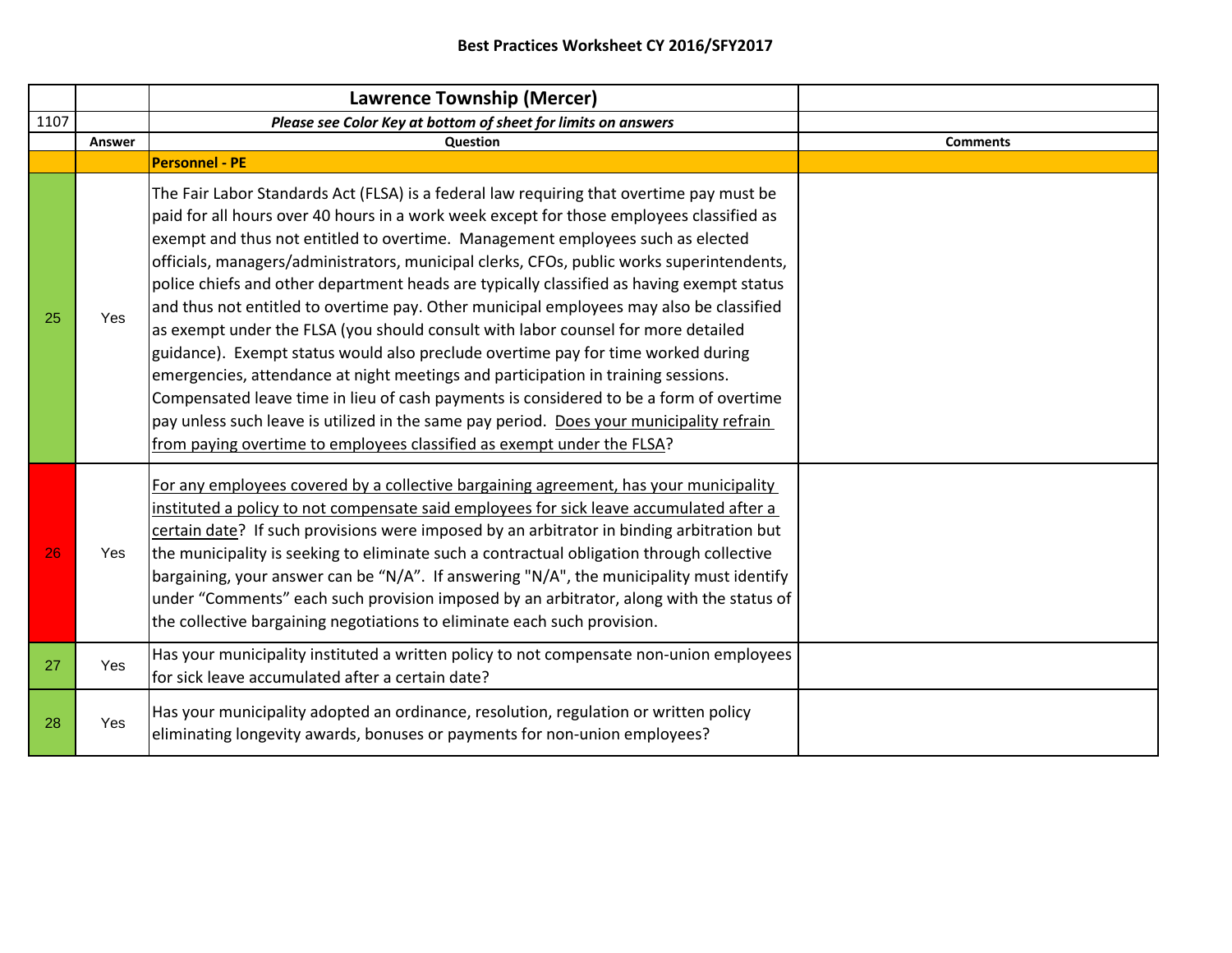|      |        | <b>Lawrence Township (Mercer)</b>                                                                                                                                                                                                                                                                                                                                                                                                                                                                                                                                                                                                                                                                                                                                                            |                   |
|------|--------|----------------------------------------------------------------------------------------------------------------------------------------------------------------------------------------------------------------------------------------------------------------------------------------------------------------------------------------------------------------------------------------------------------------------------------------------------------------------------------------------------------------------------------------------------------------------------------------------------------------------------------------------------------------------------------------------------------------------------------------------------------------------------------------------|-------------------|
| 1107 |        | Please see Color Key at bottom of sheet for limits on answers                                                                                                                                                                                                                                                                                                                                                                                                                                                                                                                                                                                                                                                                                                                                |                   |
|      | Answer | Question                                                                                                                                                                                                                                                                                                                                                                                                                                                                                                                                                                                                                                                                                                                                                                                     | <b>Comments</b>   |
| 29   | Yes    | For any employees covered by a collective bargaining agreement, has your municipality<br>eliminated all longevity awards, bonuses or payments for employees hired on or after a<br>specified date, and refrained from increasing any longevity awards, bonuses or payments<br>for employees hired before a specified date? The answer to this question can be "N/A" if<br>such provisions were imposed by an arbitrator in binding arbitration but the municipality<br>is seeking to eliminate such a contractual obligation through collective bargaining. If<br>answering "N/A", the municipality must identify under "Comments" each such provision<br>imposed by an arbitrator, along with the status of the collective bargaining negotiations<br>to eliminate each such provision.     |                   |
| 30   | Yes    | Employee personnel manuals or handbooks serve as a valuable tool to convey a<br>municipality's policies, procedures and benefits. Many insurance carriers encourage the<br>adoption of such a document and offer discounted rates for their use. These publications<br>should review employees' rights and obligations in areas ranging from discrimination,<br>safety, violence, and harassment to vacation and sick days, holidays, use of township<br>vehicles, smoking and political activity, among others. Has your municipality adopted or<br>updated an employee personnel manual/handbook by resolution or ordinance within the<br>last five years? If yes, please provide in the Comments section the date of the meeting at<br>which the personnel manual was adopted or updated. | September 6, 2016 |
|      |        |                                                                                                                                                                                                                                                                                                                                                                                                                                                                                                                                                                                                                                                                                                                                                                                              |                   |
|      |        |                                                                                                                                                                                                                                                                                                                                                                                                                                                                                                                                                                                                                                                                                                                                                                                              |                   |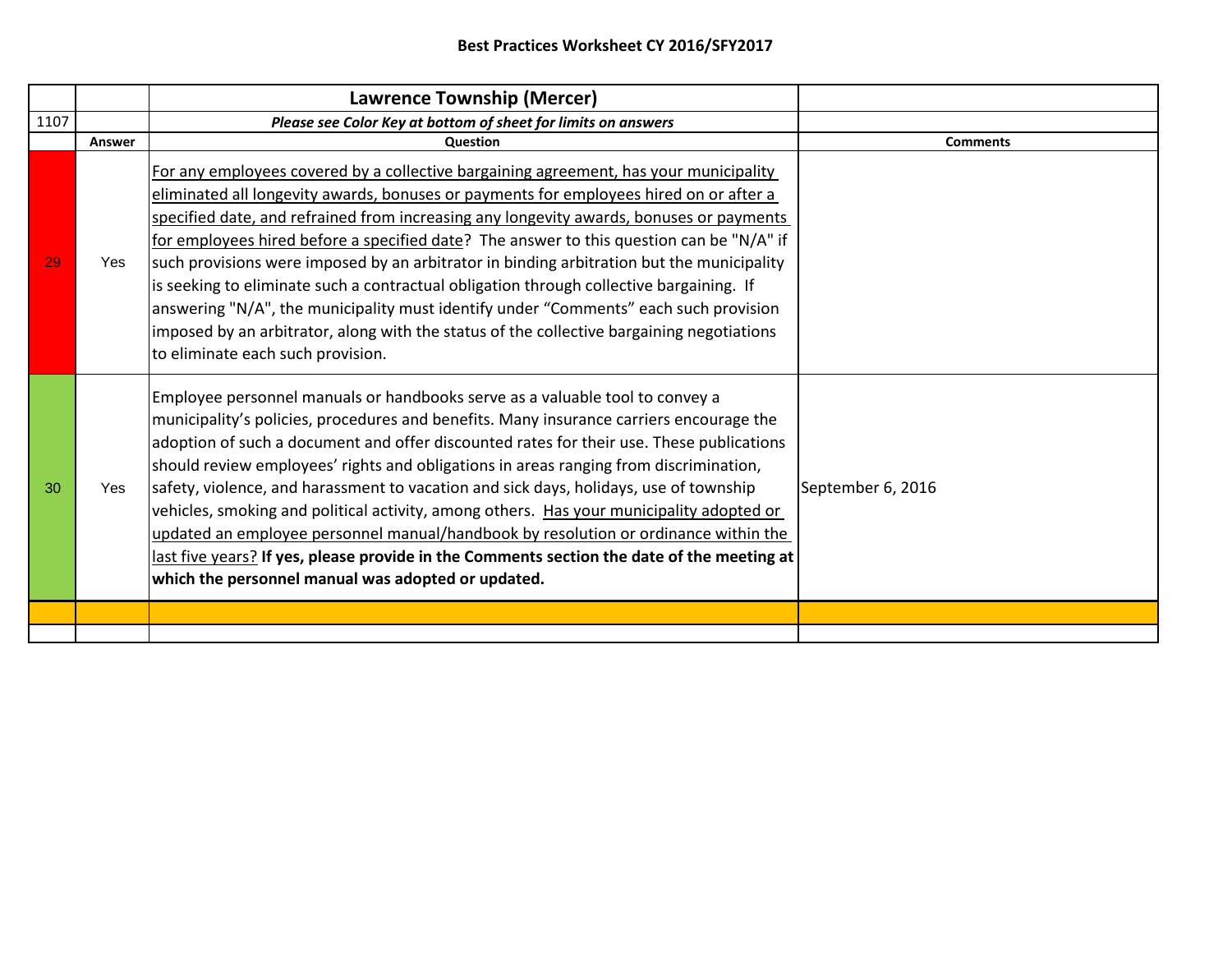|      |                | <b>Lawrence Township (Mercer)</b>                                                                |                                   |
|------|----------------|--------------------------------------------------------------------------------------------------|-----------------------------------|
| 1107 |                | Please see Color Key at bottom of sheet for limits on answers                                    |                                   |
|      | Answer         | Question                                                                                         | <b>Comments</b>                   |
|      | 0              | Select                                                                                           |                                   |
|      | 23             | Yes                                                                                              |                                   |
|      | 3              | <b>No</b>                                                                                        |                                   |
|      | $\overline{4}$ | N/A                                                                                              |                                   |
|      | 30             | <b>Total Answered:</b>                                                                           |                                   |
|      |                |                                                                                                  |                                   |
|      | 27             | Score (Yes + N/A)                                                                                |                                   |
|      | 90%            | Score %                                                                                          |                                   |
|      |                |                                                                                                  |                                   |
|      |                | <b>Chief Administrative Officer's Certification</b>                                              |                                   |
|      |                | I hereby certify that the information provided in this Best Practices Inventory is accurate      | Certification $\#(s)$ O 0046-0289 |
|      |                | to the best of my knowledge.                                                                     |                                   |
|      |                | Name & Title                                                                                     | <b>Date</b>                       |
|      |                | Richard S. Krawczun, Township Manager/CFO                                                        | 19-Oct-16                         |
|      |                | <b>Chief Financial Officer's Certification</b>                                                   |                                   |
|      |                | I hereby certify that the information provided in this Best Practices Inventory is accurate      | Certification $\#(s)$ O 0046-0289 |
|      |                | to the best of my knowledge.                                                                     |                                   |
|      |                | <b>Name</b>                                                                                      | <b>Date</b>                       |
|      |                | Richard S. Krawczun, Township Manager/CFO                                                        | 19-Oct-16                         |
|      |                | <b>Municipal Clerk's Certification</b>                                                           |                                   |
|      |                | I hereby certify that the Governing Body of the Lawrence Township in the County of               |                                   |
|      |                | Mercer discussed the CY 2016/SFY 2017 Best Practice Inventory as                                 |                                   |
|      |                | completed herein at a public meeting on October 19, 2016, with the Inventory results, and the    |                                   |
|      |                | certification thereof by the Chief Administrative and Chief Financial Officers, respectively, to | Certification $#(s)$ C-1236       |
|      |                | be stated in the minutes of said public meeting.                                                 |                                   |
|      |                | <b>Name</b>                                                                                      | <b>Date</b>                       |
|      |                | <b>Kathleen S. Norcia</b>                                                                        | 19-Oct-16                         |